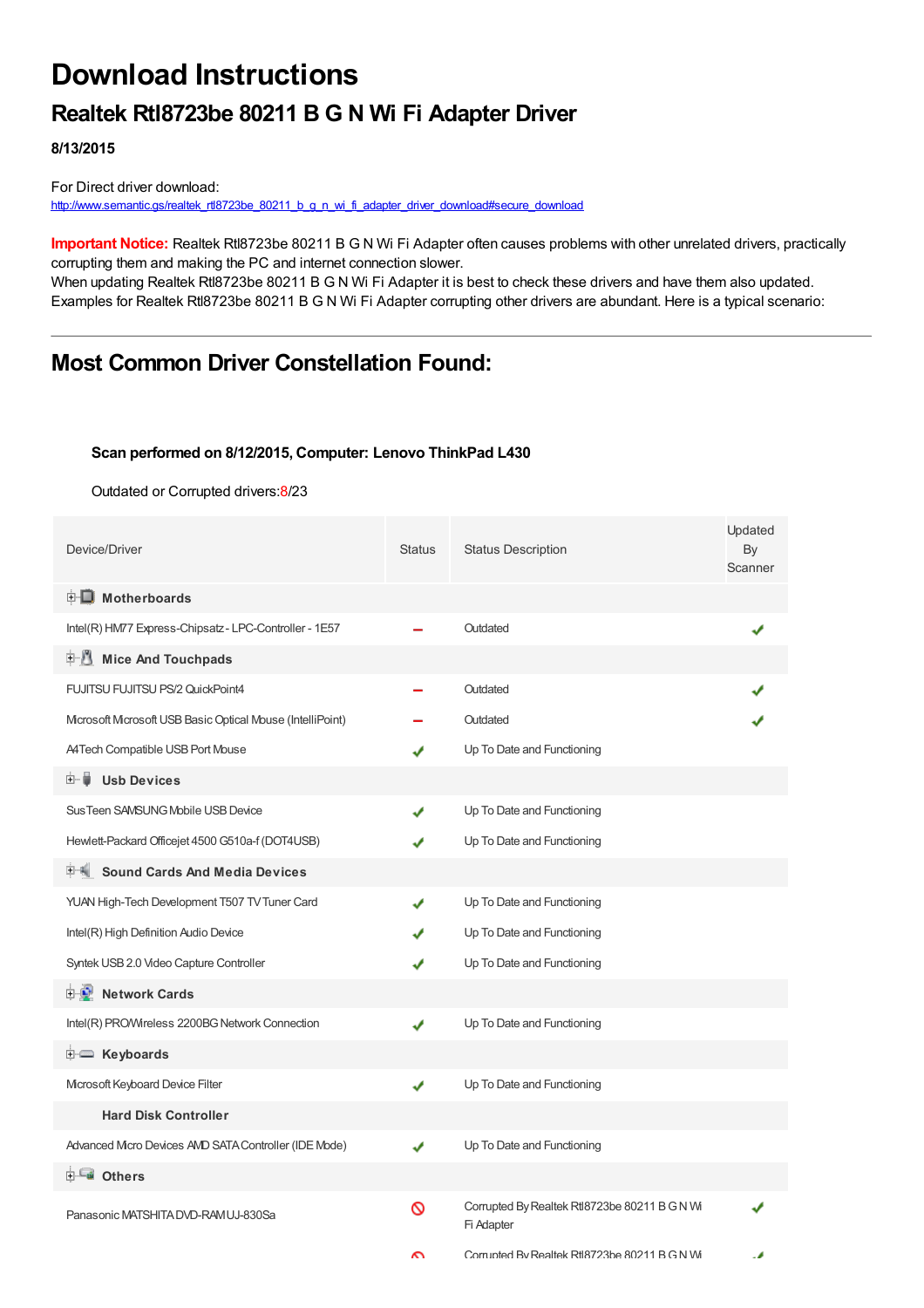| Intel(R) Graphics Chipset (KCH) Driver                                | $\checkmark$ | <b>CONTRADICTLY INTO CONTRACT THE CONDITIONS OF A VISIT OF A VISIT OF A VISIT OF CONDITIONS</b><br>Fi Adapter |  |
|-----------------------------------------------------------------------|--------------|---------------------------------------------------------------------------------------------------------------|--|
| Intel HID Sensor Collection                                           | ଷ            | Corrupted By Realtek Rtl8723be 80211 B G N Wi<br>Fi Adapter                                                   |  |
| Hewlett-Packard psc 1200 (USBPRINT)                                   | ര            | Corrupted By Realtek Rtl8723be 80211 B G N Wi<br>Fi Adapter                                                   |  |
| Nokia Nokia USB Phonet                                                | ଷ            | Corrupted By Realtek Rtl8723be 80211 B G N Wi<br>Fi Adapter                                                   |  |
| <b>Cameras, Webcams And Scanners</b><br>由心                            |              |                                                                                                               |  |
| EPSON EPSON Stylus CX6400                                             | ✔            | Up To Date and Functioning                                                                                    |  |
| Video Cards                                                           |              |                                                                                                               |  |
| NVIDIA NVIDIA GeForce GT 640M                                         | ✔            | Up To Date and Functioning                                                                                    |  |
| <b>Devices</b> Input Devices                                          |              |                                                                                                               |  |
| Mcrosoft HID-compliant consumer control device                        | J            | Up To Date and Functioning                                                                                    |  |
| <b>E-TP</b> Port Devices                                              |              |                                                                                                               |  |
| Huawei Vodafone Mobile Broadband Diagnostics Port<br>(Huawei) (COM23) | ✔            | Up To Date and Functioning                                                                                    |  |
| <b>D</b> Monitors                                                     |              |                                                                                                               |  |
| Sony Digital Flat Panel (1024x768)                                    | ✔            | Up To Date and Functioning                                                                                    |  |
| <b>E-</b> Mobile Phones And Portable Devices                          |              |                                                                                                               |  |
| <b>Acer NOKIA</b>                                                     | ✔            | Up To Date and Functioning                                                                                    |  |

## **Realtek Rtl8723be 80211 B G N Wi Fi Adapter Driver Models:**

| <b>Driver Model</b>                                               | <b>Original</b><br><b>Upload</b><br><b>Date</b> | Last<br><b>Modification</b> | <b>Driver File</b>                                                                       | <b>File</b><br><b>Size</b> | <b>Most</b><br><b>Compatible</b><br><b>Computer</b><br><b>Model</b> | Availabilty<br><b>To</b><br><b>Scanner</b> |
|-------------------------------------------------------------------|-------------------------------------------------|-----------------------------|------------------------------------------------------------------------------------------|----------------------------|---------------------------------------------------------------------|--------------------------------------------|
| Realtek Rtl8723be 80211 B G<br>N Wi Fi Adapter 21.1200            | 7/24/2014                                       | 8/3/2015                    | realtek_rtl8723be_80211_b_g_n_wi_fi_adapter-<br>89kb<br>21.1200.exe                      |                            | Sony VGN-<br><b>TZ240N</b>                                          | ✔                                          |
| Realtek Rtl8723be 80211 B G<br>N Wi Fi Adapter 61.182.11.1        | 12/10/2014                                      | 8/6/2015                    | realtek_rtl8723be_80211_b_g_n_wi_fi_adapter-<br>109kb Gateway E-5200,<br>61.182.11.1.exe |                            |                                                                     | ✔                                          |
| <b>Realtek Rtl8723be 80211 B G</b><br>N Wi Fi Adapter 41.12.11.19 | 12/3/2014                                       | 8/6/2015                    | x-41.12.11.19.exe                                                                        |                            | 78kb LGR470-KR30K,                                                  | ✔                                          |
| Realtek Rtl8723be 80211 B G<br>N Wi Fi Adapter U2.11.1643         | 9/1/2014                                        | 8/4/2015                    | realtek_rtl8723be_80211_b_g_n_wi_fi_adapter-209kb<br>u2.11.1643.exe                      |                            | NEC <sub>PC</sub><br>MJ18XAZEZXS9,                                  | J                                          |
| Realtek Rtl8723be 80211 B G<br>N Wi Fi Adapter 2.1021.18          | 9/15/2014                                       | 8/3/2015                    | realtek_rtl8723be_80211_b_g_n_wi_fi_adapter-215kb<br>2.1021.18.exe                       |                            | <b>HPER183AA-</b><br>ABZ m7395.it,                                  |                                            |
| <b>Realtek Rtl8723be 80211 B G</b><br>N Wi Fi Adapter 72.16       | 11/7/2014                                       | 8/4/2015                    | realtek_rtl8723be_80211_b_g_n_wi_fi_adapter-<br>114kb Sony PCG-TR3_B,<br>72.16.exe       |                            |                                                                     | J                                          |
| Realtek Rtl8723be 80211 B G<br>N Wi Fi Adapter 1.11.12.126        | 12/28/2014                                      | 8/4/2015                    | realtek_rtl8723be_80211_b_g_n_wi_fi_adapter-<br>132kb IBM2652P5U,<br>1.11.12.126.exe     |                            |                                                                     | ✔                                          |
| <b>Realtek Rtl8723be 80211 B G</b><br>N Wi Fi Adapter 73967       | 12/30/2014                                      | 8/8/2015                    | glv-73967.exe                                                                            |                            | <b>IBM</b> System<br>182kb x3200 MB-<br>[732754M]                   |                                            |
| Realtek Rtl8723be 80211 B G<br>N Wi Fi Adapter 31.141.18          | 11/10/2014                                      | 8/3/2015                    | vkheenwx-31.141.18.exe                                                                   | 102kb                      | NEC <sub>PC</sub><br>VG32VVZMM                                      |                                            |
| <b>Realtek Rtl8723be 80211 B G</b><br>N Wi Fi Adapter 2.13337     | 7/29/2014                                       | 8/2/2015                    | realtek_rtl8723be_80211_b_g_n_wi_fi_adapter-<br>38kb<br>2.13337.exe                      |                            | Lenovo ThinkPad<br>X60,                                             |                                            |
| Realtek Rtl8723be 80211 B G<br>N Wi Fi Adapter 63488              | 1/14/2015                                       | 8/7/2015                    | realtek_rtl8723be_80211_b_g_n_wi_fi_adapter-<br>140kb Lenovo 2752W16,<br>63488.exe       |                            |                                                                     | ✔                                          |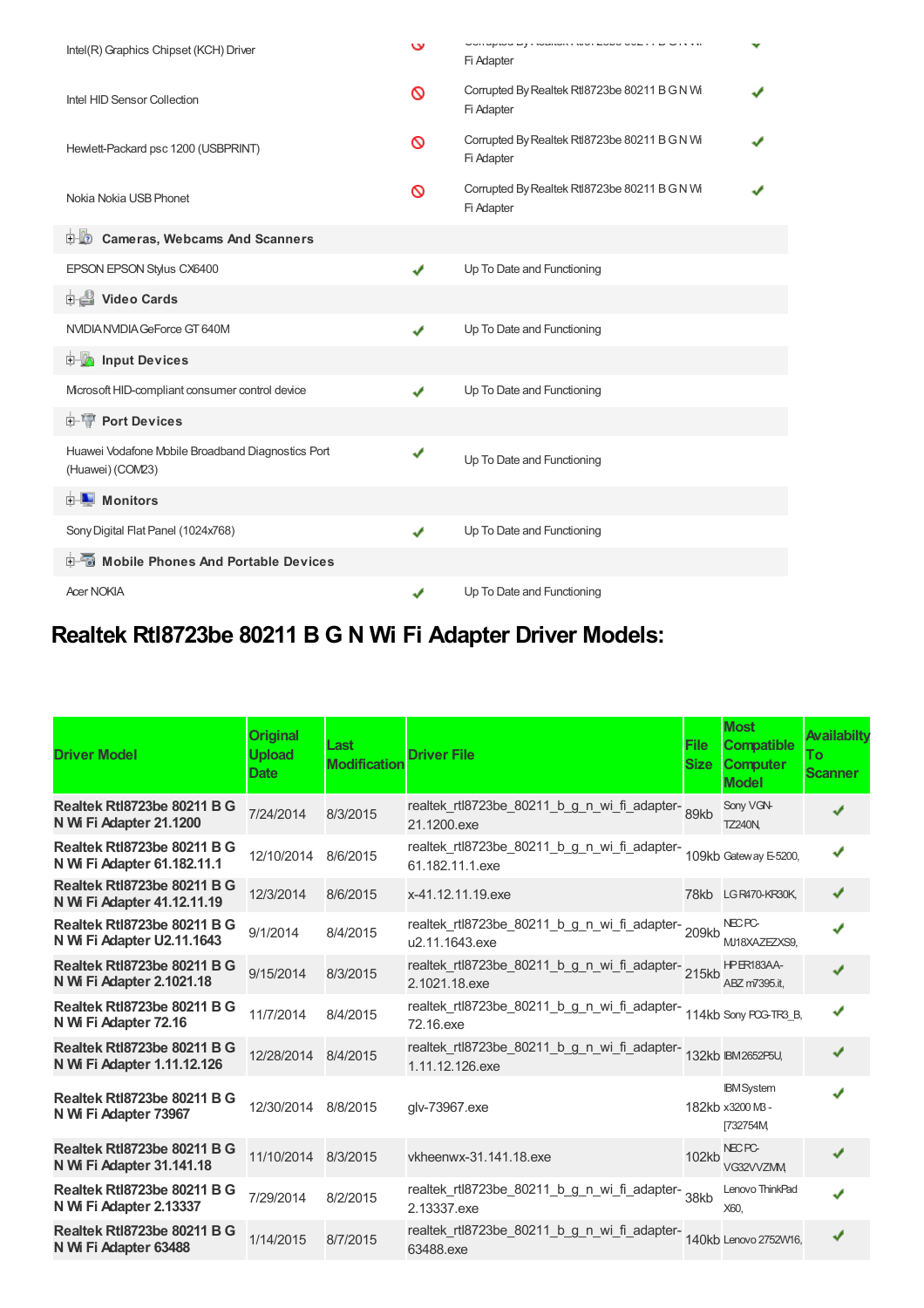| Realtek Rtl8723be 80211 B G<br>N Wi Fi Adapter S2.12060       | 7/22/2014           | 8/9/2015  | realtek_rtl8723be_80211_b_g_n_wi_fi_adapter-<br>104kb Intel D965GF,<br>s2.12060.exe  |              |                                                        |   |
|---------------------------------------------------------------|---------------------|-----------|--------------------------------------------------------------------------------------|--------------|--------------------------------------------------------|---|
| Realtek Rtl8723be 80211 B G<br>N Wi Fi Adapter G2.12961.1     | 10/20/2014 8/6/2015 |           | realtek_rtl8723be_80211_b_g_n_wi_fi_adapter-<br>142kb<br>g2.12961.1.exe              |              | Lenovo<br>ThinkCentre M58,                             |   |
| Realtek Rtl8723be 80211 B G<br>N Wi Fi Adapter 6372.12        | 10/12/2014 8/5/2015 |           | realtek_rtl8723be_80211_b_g_n_wi_fi_adapter-46kb<br>6372.12.exe                      |              | Sony<br>VPCEB1E9R                                      |   |
| Realtek Rtl8723be 80211 B G<br>N Wi Fi Adapter 1.13673        | 8/10/2014           | 8/5/2015  | realtek_rtl8723be_80211_b_g_n_wi_fi_adapter-<br>171kb dv9000 NoteBook<br>1.13673.exe |              | <b>HPHPPavilion</b><br>PC,                             |   |
| <b>Realtek Rtl8723be 80211 B G</b><br>N Wi Fi Adapter 2.12220 | 8/19/2014           | 8/10/2015 | realtek_rtl8723be_80211_b_g_n_wi_fi_adapter-<br>162kb<br>2.12220.exe                 |              | HPNF566AA-<br>ABU a6718.uk,                            |   |
| Realtek Rtl8723be 80211 B G<br>N Wi Fi Adapter 331.122        | 8/22/2014           | 8/8/2015  | realtek_rtl8723be_80211_b_g_n_wi_fi_adapter-<br>124kb<br>331.122.exe                 |              | Gateway<br>DX441B,                                     |   |
| Realtek Rtl8723be 80211 B G<br>N Wi Fi Adapter 2.11.1940      | 1/11/2015           | 8/6/2015  | realtek_rtl8723be_80211_b_g_n_wi_fi_adapter-209kb<br>2.11.1940.exe                   |              | NEC PC-<br>LL700BS6R                                   |   |
| Realtek Rtl8723be 80211 B G<br>N Wi Fi Adapter 2.102.180      | 9/12/2014           | 8/5/2015  | $-2.102.180$ .exe                                                                    |              | <b>IBM IBM System</b><br>179kb X3100 M4 -<br>[2582K1G, |   |
| Realtek Rtl8723be 80211 B G<br>N Wi Fi Adapter 1.10427        | 10/3/2014           | 8/3/2015  | realtek_rtl8723be_80211_b_g_n_wi_fi_adapter-<br>100kb BM8113VW1,<br>1.10427.exe      |              |                                                        |   |
| Realtek Rtl8723be 80211 B G<br>N Wi Fi Adapter P282.11.1      | 12/17/2014          | 8/6/2015  | realtek_rtl8723be_80211_b_g_n_wi_fi_adapter-202kb<br>p282.11.1.exe                   |              | Fujitsu<br>FM/LRB7N24,                                 |   |
| Realtek Rtl8723be 80211 B G<br>N Wi Fi Adapter 322.186        | 12/27/2014          | 8/8/2015  | realtek_rtl8723be_80211_b_g_n_wi_fi_adapter-<br>124kb<br>322.186.exe                 |              | LG X110-<br>L.A7SPE                                    |   |
| Realtek Rtl8723be 80211 B G<br>N Wi Fi Adapter S31.1204       | 9/8/2014            | 8/10/2015 | realtek_rtl8723be_80211_b_g_n_wi_fi_adapter-141kb MSIR-7529,<br>s31.1204.exe         |              |                                                        |   |
| Realtek Rtl8723be 80211 B G<br>N Wi Fi Adapter C602.176       | 12/18/2014          | 8/7/2015  | realtek_rtl8723be_80211_b_g_n_wi_fi_adapter-<br>143kb<br>c602.176.exe                |              | <b>IBM ThinkCentre</b><br>A51p,                        |   |
| Realtek Rtl8723be 80211 B G<br>N Wi Fi Adapter 42890          | 12/21/2014 8/2/2015 |           | ilsbcwww-42890.exe                                                                   | 70kb         | Extracomputer<br>D2312-C2,                             |   |
| Realtek Rtl8723be 80211 B G<br>N Wi Fi Adapter 74069          | 10/16/2014 8/2/2015 |           | realtek_rtl8723be_80211_b_g_n_wi_fi_adapter-69kb<br>74069.exe                        |              | IBM 621910U,                                           |   |
| Realtek Rtl8723be 80211 B G<br>N Wi Fi Adapter D62882.1       | 9/19/2014           | 8/5/2015  | egcqsx-d62882.1.exe                                                                  | <b>138kb</b> | NEC <sub>PC</sub><br>VG32VVZMM                         |   |
| Realtek Rtl8723be 80211 B G<br>N Wi Fi Adapter R81.12.12.17   | 12/7/2014           | 7/31/2015 | realtek_rtl8723be_80211_b_g_n_wi_fi_adapter-<br>72kb<br>r81.12.12.17.exe             |              | HPPS347AA-B1U<br>t875.se,                              | ✔ |
| Realtek Rtl8723be 80211 B G<br>N Wi Fi Adapter 732.174        | 11/18/2014          | 8/8/2015  | realtek_rtl8723be_80211_b_g_n_wi_fi_adapter-<br>732.174.exe                          |              | Fujitsu ESPRIMO<br>E900 0-Watt,                        |   |
| Realtek Rtl8723be 80211 B G<br>N Wi Fi Adapter C4091.17       | 8/8/2014            | 8/9/2015  | realtek_rtl8723be_80211_b_g_n_wi_fi_adapter-<br>131kb ECS HDC-l,<br>c4091.17.exe     |              |                                                        |   |
| Realtek Rtl8723be 80211 B G<br>N Wi Fi Adapter D21.12.168     | 10/20/2014          | 8/8/2015  | n-d21.12.168.exe                                                                     |              | 62kb Lenovo 7665VEH,                                   |   |
| Realtek Rtl8723be 80211 B G<br>N Wi Fi Adapter 81.1202.1      | 10/18/2014          | 8/6/2015  | realtek_rtl8723be_80211_b_g_n_wi_fi_adapter-<br>144kb<br>81.1202.1.exe               |              | <b>RMPIc RM</b><br>ECOQUIET 630A,                      |   |
| Realtek Rtl8723be 80211 B G<br>N Wi Fi Adapter B73828         | 8/19/2014           | 8/5/2015  | realtek_rtl8723be_80211_b_g_n_wi_fi_adapter-<br>181kb ABA S3000V<br>b73828.exe       |              | Compaq P8654S-<br>NA110,                               |   |
| Realtek Rtl8723be 80211 B G<br>N Wi Fi Adapter E1.12966       | 10/6/2014           | 8/2/2015  | realtek_rtl8723be_80211_b_g_n_wi_fi_adapter-202kb<br>e1.12966.exe                    |              | <b>TAROX Business</b><br>5000BM                        |   |
| Realtek Rtl8723be 80211 B G<br>N Wi Fi Adapter G3360          | 10/1/2014           | 8/4/2015  | realtek_rtl8723be_80211_b_g_n_wi_fi_adapter-<br>142kb<br>g3360.exe                   |              | Dell OptiPlex GX1<br>500Mbr+,                          |   |
| Realtek Rtl8723be 80211 B G<br>N Wi Fi Adapter Z73394         | 11/8/2014           | 8/2/2015  | realtek_rtl8723be_80211_b_g_n_wi_fi_adapter-<br>180kb SAMSUNN250P,<br>z73394.exe     |              |                                                        |   |
| Realtek Rtl8723be 80211 B G<br>N Wi Fi Adapter S32.176        | 2/3/2015            | 8/2/2015  | ddibrypo-s32.176.exe                                                                 | 129kb        | LG<br>B55MS.ARB4B1K,                                   |   |
| Realtek Rtl8723be 80211 B G<br>N Wi Fi Adapter V31.1262       | 10/25/2014          | 8/5/2015  | realtek_rtl8723be_80211_b_g_n_wi_fi_adapter-<br>199kb<br>v31.1262.exe                |              | <b>HPPS373AA-B14</b><br>t861.be,                       |   |

## **Typical Driver constellation for scanned computers:**